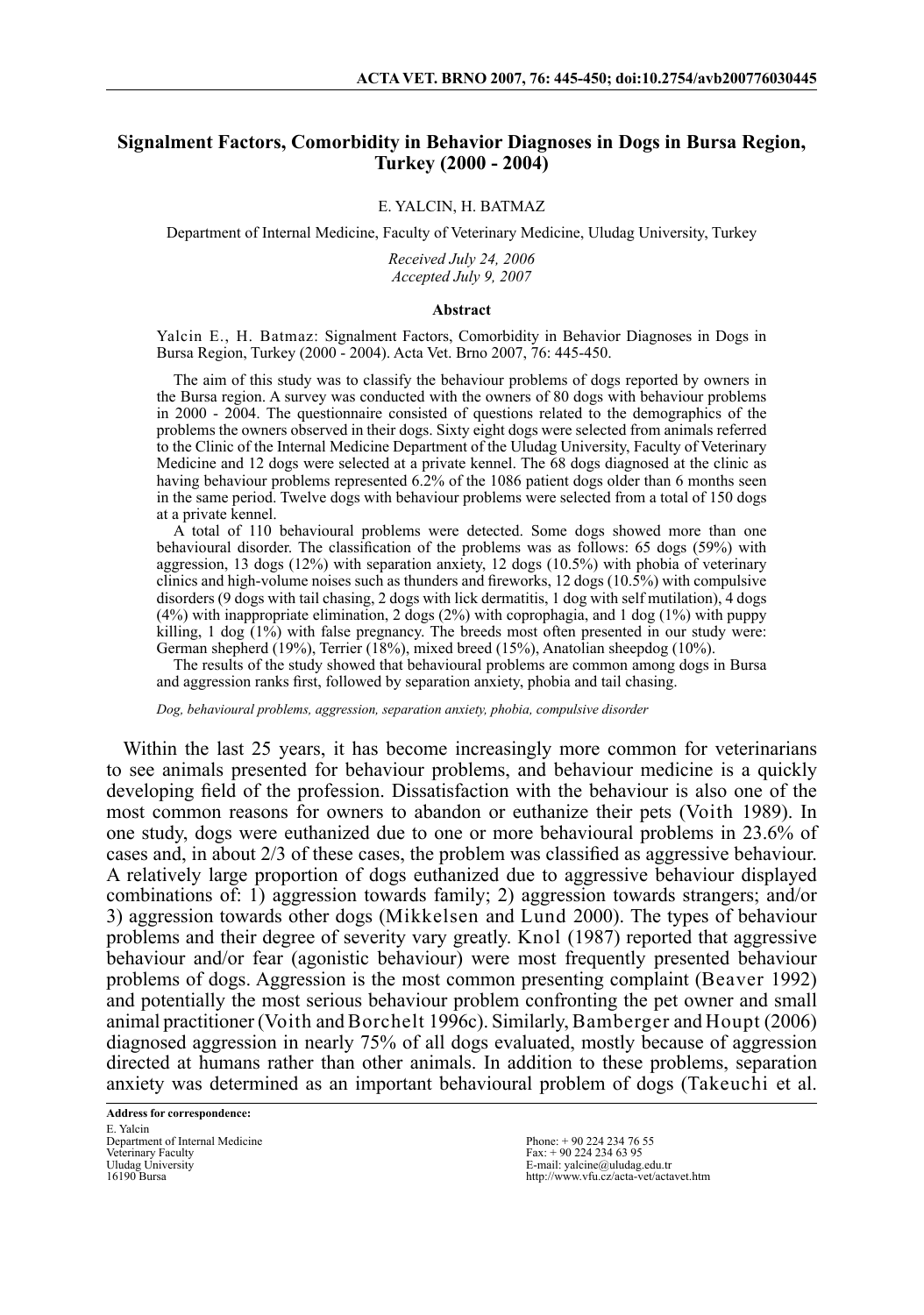2000). Separation anxiety is the most common behavioural problem in dogs at referral to behavioural practices; diagnosed in 20 to 40% of dogs referred to animal behaviour practices in North America (Voith and Borchelt 1996a). Approximately one third of the dogs presented to the Veterinary Hospital of the University of Pennsylvania Behaviour Clinic are presented for complaints related to separation anxiety (Voith 1989). Separation anxiety is also a very common behaviour problem in dogs in Turkey and its rate has been reported to be as high as 27% (Dodurka et al. 2000). Takeuchi et al. (2001) reported the three major behaviour problems: aggression toward owners, aggression towards strangers and separation anxiety. Fear of loud noises, especially thunder, firecrackers, and guns, is a normal behavioural reaction, but in some dogs the usual signs of fear - panting and pacing - escalate to frantic attempts to escape (Houpt and Reisner 1995). Compulsive disorders are acral lick dermatitis, flank sucking (in Dobermans), tail chasing (in German shepherds), whirling (in Bull terriers), freezing (in Bull terriers and Miniature schnauzers), pacing, floor scratching, growling at self, jumping in place, chasing real or imaginary objects, vocalizations, excessive grooming or hair chewing, self-mutilation, and licking or eating of atypical objects (Beaver 1992). Tail chasing is a repetitive behaviour that is expressed as slow to rapid circling with the dog's attention directed toward its tail or rapid spinning in tight circles with no apparent focus on its tail (Moon-Fanelli and Dodman 1998). Blackshaw et al. (1994) reported that 4% of the dogs in their behavioural practice were referred for tail chasing. Affected dogs consisted primarly of Bull terriers (Beaver 1992), Bull terrier crosses, other terriers, and German shepherd dogs (Moon-Fanelli and Dodman 1998). Acral lick dermatitis, also known as a lick granuloma, results from an urge to lick the dorsal aspect of the carpal region, producing a thickened, firm, oval plaque. Behaviour of psychogenic origin can be facilitated by stress, including changes in schedules or even little environmental stimuli (Beaver 1992). Predisposed breeds include the Doberman pinscher, Great dane, Labrador retriever, Irish setter, Golden retriever, and German shepherd. Other breeds, including smaller dogs, can also develop acral lick dermatitis. It can occur at any age, although most dogs are over 5 years of age when presented for treatment. Males with the disorder outnumber females by two to one (Scott et al. 1995).

The main purpose of this study was to provide information concerning the types and frequencies of behavioural problems of dogs in the Bursa region, Turkey.

#### **Materials and Methods**

The material of this study consisted of 80 dogs of different breeds, age and both sexes. Sixty-eight of these dogs were selected from animals referred to the Clinic of the Internal Medicine Department of the Uludag University, Faculty of Veterinary Medicine and twelve dogs were bred at a private kennel in 2000 - 2004. In each case, historytaking was performed by one of the authors (E.Y.) by asking questions according to a standardized questionnaire (Houpt 1998). The 68 dogs diagnosed at the clinic as having behaviour problems represented 6.2% of the 1086 patient dogs older than 6 months which seen in the same period. Twelve dogs with behaviour problems were selected from a total of 150 dogs at the private kennel. The study included 16 rural and 64 urban dogs*.* Breed types were categorized as an American Kennel Club recognized breed or as a mixed-breed.

Aggression has been classified by Beaver (1992) as dominance, fear-induced, idiopathic, intrasexual, learned, object-protective, food-protective, maternal, medically related, owner-protective, pain-induced, play, predatory, redirected, sex-related, territorial/protective.

# **Results**

A total of 110 behavioural problems were detected in 80 dogs. Some of the dogs showed more than one behavioural disorder. One, two and three behavioural problems were detected in 52, 26 and 2 dogs, respectively. The classification of the problems was as follows:  $65$ dogs  $(59\%)$  with aggression, 13 dogs  $(12\%)$  with separation anxiety, 12 dogs  $(10.5\%)$ with phobia of veterinary clinics and high-volume noises such as thunders and fireworks, 12 dogs (10.5%) with compulsive disorders (9 dogs with tail chasing, 2 dogs with lick dermatitis, 1 dog with self mutilation), 4 dogs (4%) with inappropriate elimination, 2 dogs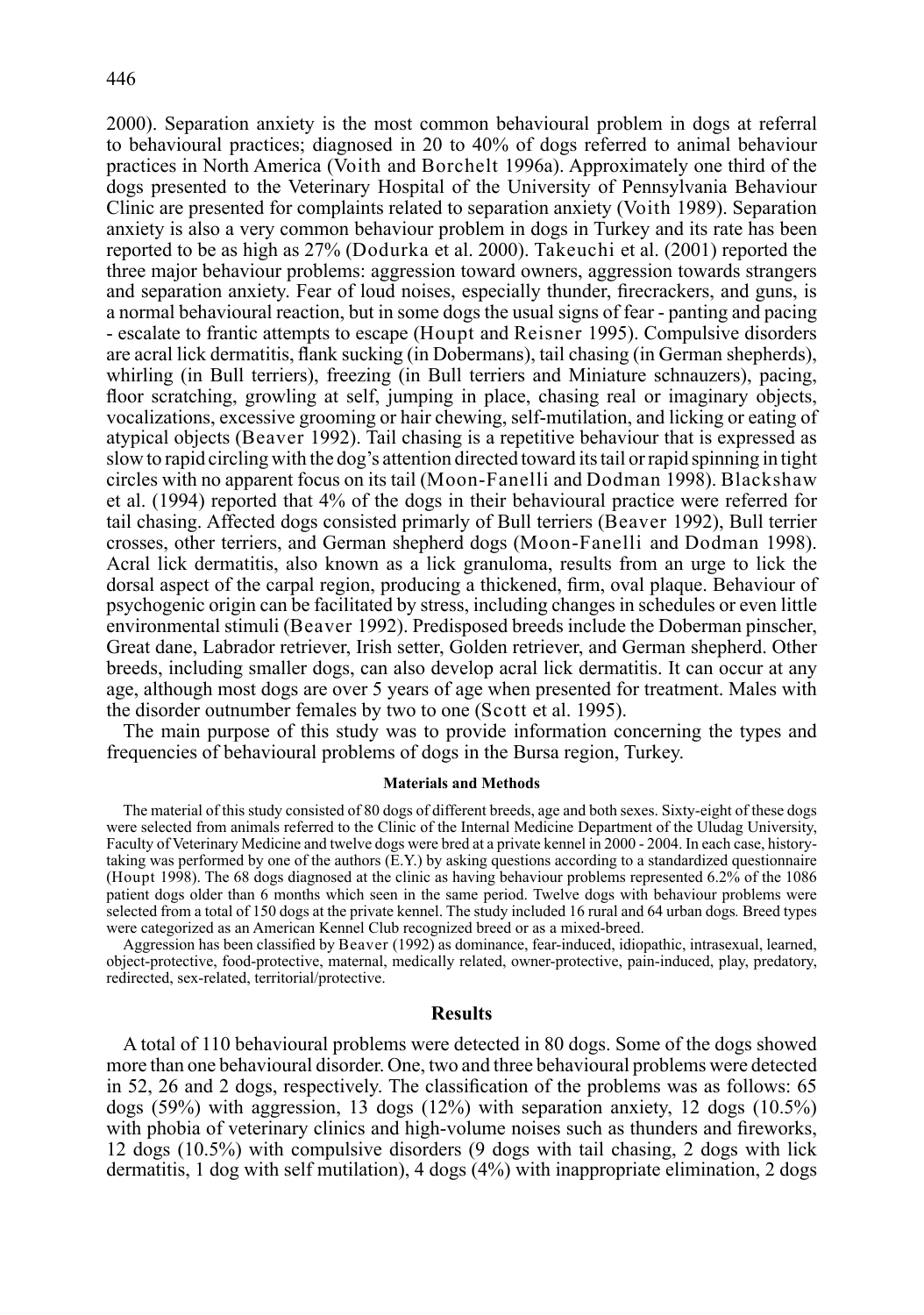$(2\%)$  with coprophagia, and 1 dog  $(1\%)$  with puppy killing and 1 dog  $(1\%)$  with false pregnancy.

Behaviour disorder was observed in 68 dogs of 18 different pure breeds and 12 dogs of mixed breeds. The breeds most often represented in our study were German shepherd (19%), Terrier (18%), mixed breed (15%), Anatolian sheepdog (10%), Golden retriever (5%), Rottweiler (4%), Husky (4%) and Cocker (4%). The age of the 80 dogs varied between 1 - 12 years and the mean age was  $4.4 \pm 0.3$  years. Patient ages were grouped as: 1 - 3 years (n = 37, 46.3%), 3 to 8 years (n = 32, 40%), 8 to 12 years (n = 11, 13.7%). Fifty-eight dogs (72.5%) were males (5 neutered) and 22 (27.5%) were females (8 neutered) in this study.

Aggression was the most commonly observed  $(n = 65)$  disorder. Most of the aggressive dogs (57 of 65) showed more than one aggression type. A total of 200 aggression cases were observed in this study. It was determined that 39 (19.5%) of aggressive behaviours were territorial/protective, 25 (12.5%) predatory, 23 (11.5%) intrasexual, 21 (10.5%) owner protective,  $20 \times (10\%)$  fear induced,  $15 \times (7.5\%)$  food protective,  $14 \times (7\%)$  dominance,  $8 \times (4\%)$ material protective, 6 (3%) idiopathic, 5 (2.5%) redirected, 3 (1.5%) medically related, 2 (1%) maternal, 1 (0.5%) play and sex related. The ages of 65 aggressive dogs varied between 1 - 12 years and the mean age was  $4.6 \pm 0.3$  years. The distribution of dogs with aggression was reported according to sex, age, and castration status in Table 1.

The second most commonly observed behavioural problem was separation anxiety (13 dogs). Most of the dogs with separation anxiety were intact males and this disorder was observed in juvenile dogs. All dogs with separation anxiety and compulsive disorders in this study lived in urban areas. Phobia and compulsive disorders were commonly seen as two behavioural problems in this study. When phobia was considered, there was no predisposition due to sex and age in dogs. However, compulsive disorders were observed mostly in intact male dogs. Distribution of dogs with these behavioural problems was reported according to sex, age, and castration status in Table 1.

|                   |          | Aggressive dogs |               | Dogs with separation<br>anxiety |       | Dogs with phobia |       | Dogs with compulsive<br>disorders |               |    |                |                |
|-------------------|----------|-----------------|---------------|---------------------------------|-------|------------------|-------|-----------------------------------|---------------|----|----------------|----------------|
| Dog Factor        |          | n               | $\frac{0}{0}$ | n                               | $\%$  | $\mathbf n$      | $\%$  | n                                 | $\frac{0}{0}$ | TC | LD             | <b>SM</b>      |
| Sex               | Male     | 47              | 72.30         | 11                              | 84.60 | 7                | 58.34 | 11                                | 91.67         | 9  |                |                |
|                   | Female   | 18              | 27.70         | 2                               | 15.40 | 5                | 41.66 |                                   | 8.33          |    |                |                |
| Age               | Juvenile | 29              | 44.60         | $\overline{7}$                  | 53.85 | 5                | 41.67 | 5                                 | 41.67         | 5  |                |                |
|                   | Adult    | 29              | 44.60         | 4                               | 30.77 | 4                | 33.33 | 6                                 | 50.00         | 3  | $\mathfrak{D}$ | $\overline{c}$ |
|                   | Senior   |                 | 10.80         | 2                               | 15.38 | 3                | 25.00 |                                   | 8.33          |    |                |                |
| Castration status |          |                 |               |                                 |       |                  |       |                                   |               |    |                |                |
| Intact            |          |                 |               |                                 |       |                  |       |                                   |               |    |                |                |
|                   | Male     | 42              | 89.36         | 10                              | 76.92 | $\overline{7}$   | 58.34 | 9                                 | 75.00         | 8  |                |                |
|                   | Female   | 10              | 55.55         | 2                               | 15.38 | 4                | 33.33 | 1                                 | 8.33          |    | 2              |                |
| Neutered          |          |                 |               |                                 |       |                  |       |                                   |               |    |                |                |
|                   | Male     | 5               | 10.64         |                                 | 7.70  |                  |       | $\overline{c}$                    | 16.67         |    |                |                |
|                   | Female   | 8               | 44.45         |                                 | ۰     |                  | 8.33  |                                   |               |    |                |                |

Table 1. Dogs with regard to sex, age and castration status

TC: Tail chasing LD: Lick dermatitis SM: Self mutilation

### **Discussion**

This survey provides an insight into occurrence of behaviour problems in dogs in the Bursa Region, Turkey. Aggression is the most disturbing and ultimately the most dangerous canine behaviour problem, resulting in human injury and sometimes in euthanasia of the dog (Houpt 1998). Also, Knol (1987) showed that the problems most frequently presented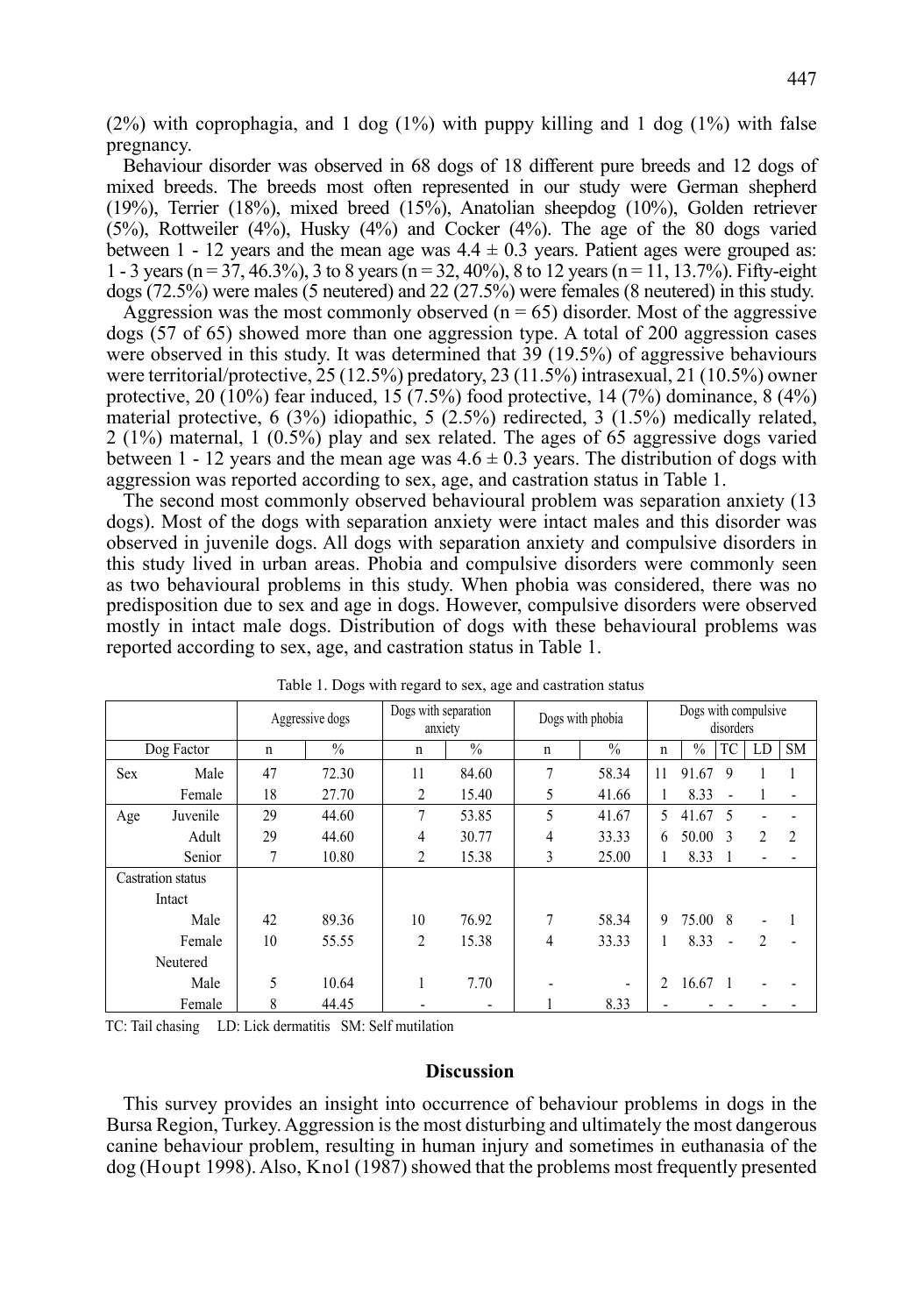are concerned with aggressive behaviour and/or fear (agonistic behaviour). Our study supported these findings that aggression, separation anxiety, and phobia were the most frequently observed behavioural problems in our region.

The relative incidence of behavioural problem in a breed can vary by location (Landsberg 1991). The most often presented behavioural disorder breeds were German shepherd, Terrier, mixed breed, and Anatolian sheepdog in our study, however, these dogs are very popular breeds in our region.

Previous work has indicated that male dogs are more prone to behaviour problems than their female counterparts (Flannigan and Dodman 2001), and the results of the present study also supported previous researchers that male dogs were more likely to have behavioural problems than female dogs. Over 50% of dogs presented for behaviour problems are intact males (Beaver 1992). This fact suggests that testosterone may be important in the development of behaviour problems.

The incidence of aggression as a behaviour problem varies, depending on the stage examined. Aggression is not frequently mentioned as a problem by the average dog owner, but it represents a high percentage of cases seen by veterinary behaviouristsanywhere from 20% to 66% (Beaver 1992). In our study, aggression was observed in  $81\%$  (65/80) of the dogs. The five most commonly represented types of aggressive behaviours in this study were territorial/protective, predatory, intrasexual, fear induced, and dominance. Results of earlier studies (Blackshaw 1991; Beaver 1992) were similar to our findings. The main age at which aggression appears as a behaviour problem is generally between 2 and 3 years old but it can occur in geriatric dogs as well as in puppies (Beaver 1992). In our study, age varied greatly, from 1 to 12 years, with the average of  $4.6 \pm 0.3$ .

Intact male dogs are more likely to be involved in aggression problems (Beaver 1992). Our results supported previous results that aggression was observed much more amongst intact male dogs.

Separation anxiety, defined as excessive vocalization, inappropriate elimination, and destruction associated with the owner's absence, is the second most common behavioural problem in dogs at referral behavioural practices (McCrave 1991; Voith and Borchelt 1996a). In this study, similar proportion (12%) was found to that reported (14%) in another study (Simpson 2000). However, separation anxiety was determined to be in higher proportion (20 - 40% in North America and 27% in Turkey) in some earlier studies (Voith and Borchelt 1996a; Dodurka 2000). We found that male dogs (84%) outnumbered females (16%) in this study. However, some reports of separation anxiety have indicated that males and females are presented in equal numbers (Wright 1987; Landsberg 1991; Lund 1996; Voith and Borchelt 1996a), but Takeuchi et al. (2000) found that males were over-represented. The reason for the differences between studies is unclear. In this study, separation anxiety was seen at any age (juvenile, adult and senior) but more in juvenile dogs (54%); similar results have been shown by Simpson (2000). All dogs with separation anxiety and compulsive disorders in this study lived in urban areas.

Fear of loud noises, especially thunder, firecrackers, and guns, is a normal behavioural reaction, but in some dogs the usual signs of fear-panting and pacing escalate to frantic attempts resulting in damage to the house and injury of the dog. One of the previous studies indicated that 0.8% of pet owners had discussed fearful behaviour as a problem with their veterinarians, but the actual incidence of fear in dogs has not been established (Beaver 1992). In contrast to this study, Tuber et al. (1982) found 20% of dogs seen at the clinic treated for fear of loud noises. Similar to this, fear of loud noises was found in 10.5% cases included in our study. Voith and Borchelt (1996b) reported that fobia could develop at any age and gender, as in our study.

Canine compulsive disorder commonly presents as tail-chasing, grooming, flanksucking, pacing, whirling, snapping at the air, and chewing (Hewson and Luescher 1996).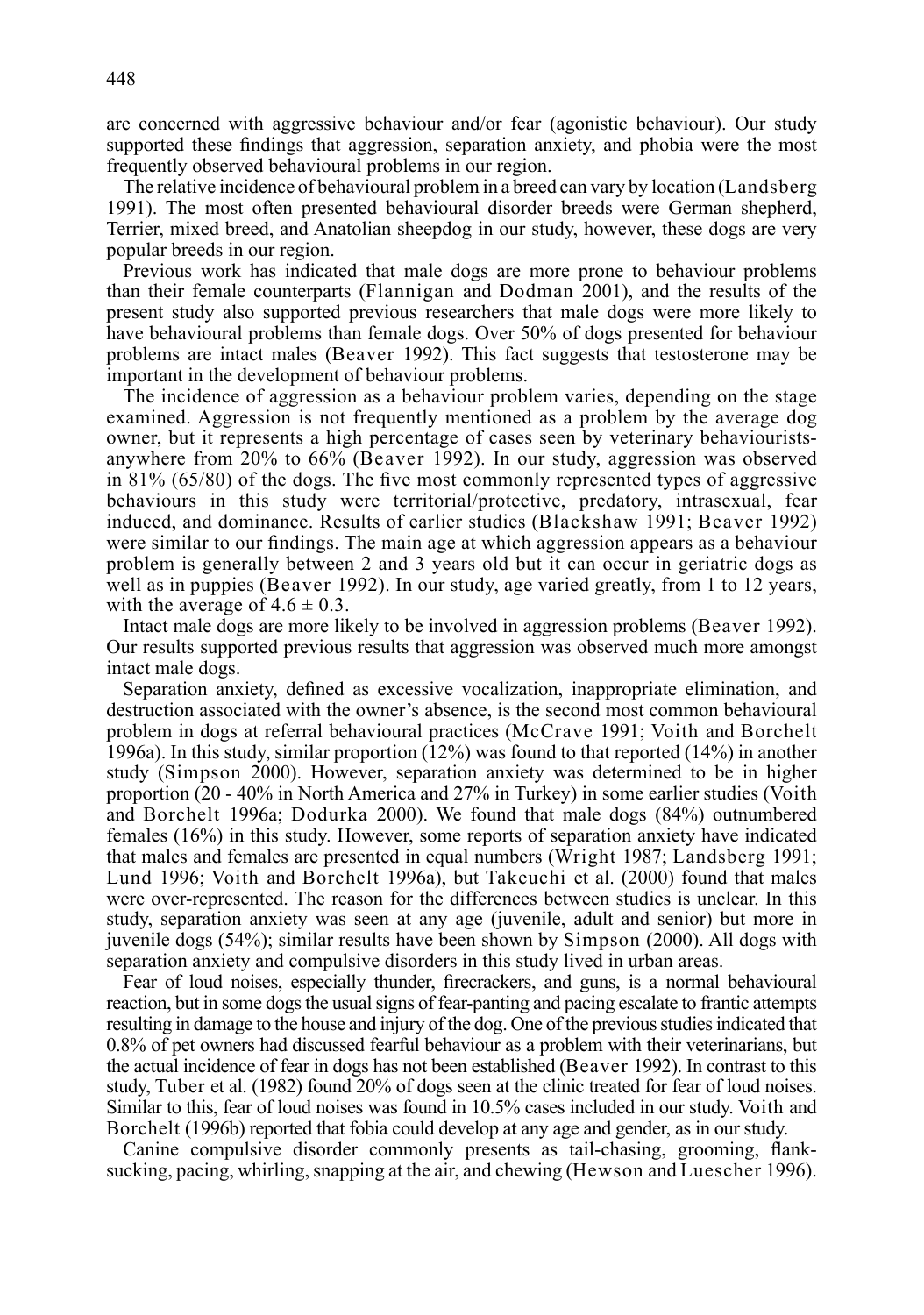Blackshaw et al. (1994) reported that 4% of the dogs in their behavioural practice were referred for tail chasing. Tail chasing was the most common compulsive disorder (82%) in our study. Compulsive disorders were observed mostly (75%) in intact male dogs. Overall and Dunham (2002) reported that male dogs significantly out-numbered females  $(2:1)$ . Canine compulsive disorder may be common in Great danes, German shorthaired pointers, German shepherds, and Bull terriers (Moon-Fanelli and Dodman 1998). In this study, only 2 German shepherd dogs were found with this disorder.

As a result it was detected that behavioural problems are common among dogs and aggression takes the first place of behavioural problems, followed by separation anxiety, phobia and tail chasing. Approaching behavioural problems in dogs in Turkey is a new subject and this study will lead to future studies.

# **Predispoziční faktory a komorbidity poruch chování v rámci diagnóz v regionu Bursa, Turecko (2000-2004)**

Cílem studie bylo klasifikovat poruchy chování psů popisovaných majiteli v regionu Bursa. Průzkum byl prováděn s majiteli 80 psů s poruchami chování v letech 2000-2004. Dotazník sestával z otázek vztahujících se k popisu problému, který majitelé pozorovali u svých psů. Bylo vybráno 68 psů, kteří byli doporučeni na kliniku katedry interní medicíny Uludagské univerzity, fakulty veterinární medicíny a 12 psů bylo vybráno ze soukromého psince. Šedesát osm psů s diagnostikovanými poruchami chování na klinice reprezentovalo 6,2 % z 1086 psích pacientů, starších 6 měsíců léčených ve stejné době. Dvanáct psů s poruchami chování bylo vybráno ze 150 psů v soukromém psinci. Bylo zjištěno celkem 110 poruch chování. U některých psů se projevovala více než jedna porucha chování. Klasifikace poruch byla následující: 65 psů (59 %) s agresí, 13 psů (12 %) se separační anxietou, 12 psů (10,5 %) s nadměrným strachem z ordinace a hlasitých zvuků jako např. bouřky a ohňostroje, 12 psů (10,5 %) s kompulzivními poruchami (9 psů honění za ocasem, 2 psi s kožními lézemi z lízání, 1 pes s automutilací), 4 psi (4 %) s nežádoucí eliminací, 2 psi  $(2\%)$  s koprofágií, 1 fena (1 %) zabíjela štěňata a 1 fena (1 %) s falešnou březostí. Nejčastěji se jednalo o tyto plemena psů: německý ovčák (19 %), teriéři (18 %), kříženec (15 %), anatolský ovčák (10 %). Výsledky studie ukázaly, že poruchy chování jsou častým problémem u psů v regionu Bursa. Na prvním místě je agrese, následována separační anxietou, strachem a honěním za ocasem.

#### **References**

- BAMBERGER M, HOUPT KA 2006: Signalment factors, comorbidity, and trends in behavior diagnoses in dogs: 1644 cases (1991 - 2001). J Am Vet Med Assoc **229**: 1591-1601
- BEAVER B 1992: Canine behaviour: a guide for veterinarians, 1<sup>th</sup> edition, W.B. Saunders Co., Philadelphia, pp. 137-199.
- BLACKSHAW JK 1991: An overview of types of aggressive behaviour in dogs and methods of treatment. Appl Anim Behav Sci **30**: 351-361
- BLACKSHAW JK, SUTTON RA, BOYHAN MA 1994: Tail chasing or circling behaviour in dogs. Canine Pract **19**: 7-11
- DODURKA HT, KAYAR A, OR E 2000: Prevalence of the behavioural problems of dogs reported by owners in University of Istanbul, Faculty of Veterinary Medicine. I. National Small Animal Congress, Uludag-Bursa, 06-09 September
- FLANNIGAN G, DODMAN NH 2001: Risk factors and behaviours associated with separation anxiety in dogs. J Am Vet Med Assoc **219**: 460-466
- HEWSON CJ, LUESCHER UA 1996: Compulsive disorder in dogs. In: VOITH VL, BORCHELT PL (Eds.): Readings in companion animal behaviour. Veterinary Learning Systems, Trenton, pp. 153-158
- HOUPT KA, REISNER IR 1995: Behavioural disorders. In: ETTINGER SJ, FELDMAN EC (Eds.): Veterinary Internal Medicine, Vol. 1, 4<sup>th</sup> edition W.B. Saunders Co., Philadelphia, pp. 179-187
- HOUPT KA 1998: Domestic animal behaviour for veterinarians and animal scientists,  $3<sup>th</sup>$  edition, Iowa State University Press, Iowa, pp. 373-383
- KNOL BW 1987: Behavioural problems in dogs. Vet Quart **9**: 226-234